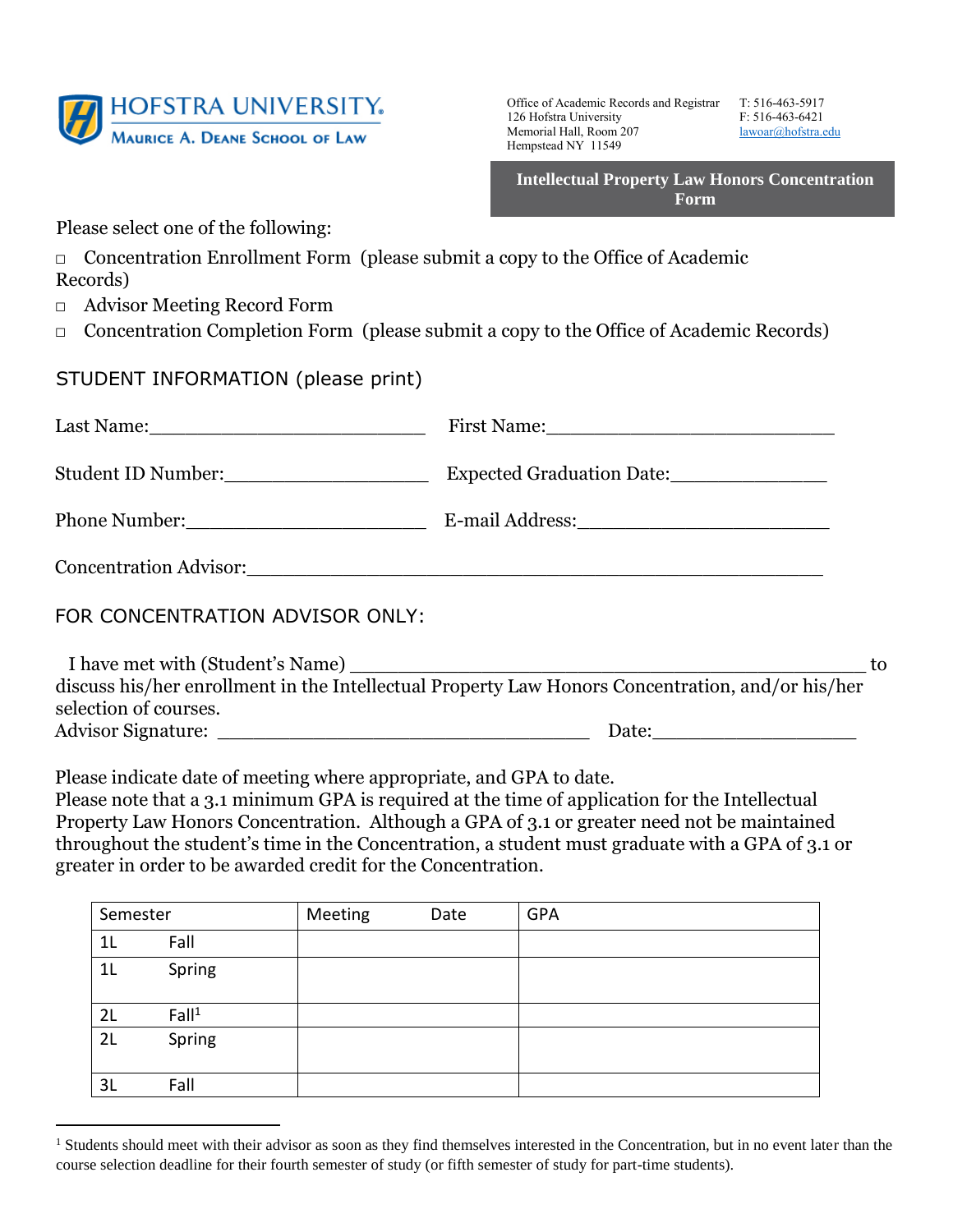| ર<br>ັບເ | <b>Corina</b><br>. |  |
|----------|--------------------|--|
|          |                    |  |
|          |                    |  |

| Proposed Courses (circle)                                                                                | Proposed Term |      |      |      |  |  |  |  |
|----------------------------------------------------------------------------------------------------------|---------------|------|------|------|--|--|--|--|
|                                                                                                          | 2L FA         | 2LSP | 3LFA | 3LSP |  |  |  |  |
| Required Core Course (must be taken):                                                                    |               |      |      |      |  |  |  |  |
| <b>Intellectual Property Survey</b>                                                                      |               |      |      |      |  |  |  |  |
|                                                                                                          |               |      |      |      |  |  |  |  |
| Other Core Courses (at least two must be taken):                                                         |               |      |      |      |  |  |  |  |
| Copyright                                                                                                |               |      |      |      |  |  |  |  |
| Patents                                                                                                  |               |      |      |      |  |  |  |  |
| Trademarks                                                                                               |               |      |      |      |  |  |  |  |
|                                                                                                          |               |      |      |      |  |  |  |  |
| Electives (at least three electives courses must be taken, at least one of which must be from List A and |               |      |      |      |  |  |  |  |
| at least one of which must be Capstone course marked with asterisk)                                      |               |      |      |      |  |  |  |  |
| List A                                                                                                   |               |      |      |      |  |  |  |  |
| Art Law                                                                                                  |               |      |      |      |  |  |  |  |
| Comparative Cyberlaw                                                                                     |               |      |      |      |  |  |  |  |
| <b>Entertainment Law</b>                                                                                 |               |      |      |      |  |  |  |  |
| Global Compliance in the Digital Age                                                                     |               |      |      |      |  |  |  |  |
| IP Colloquium                                                                                            |               |      |      |      |  |  |  |  |
| Law in Cyberspace                                                                                        |               |      |      |      |  |  |  |  |
| Patent Litigation*                                                                                       |               |      |      |      |  |  |  |  |
| Patent Practice*                                                                                         |               |      |      |      |  |  |  |  |
| Patent Prosecution Externship*                                                                           |               |      |      |      |  |  |  |  |
| Privacy in the Digital Age                                                                               |               |      |      |      |  |  |  |  |
| <b>Sports Law</b>                                                                                        |               |      |      |      |  |  |  |  |
| Telecommunications Law and Policy                                                                        |               |      |      |      |  |  |  |  |
|                                                                                                          |               |      |      |      |  |  |  |  |
| List B                                                                                                   |               |      |      |      |  |  |  |  |
| <b>Administrative Law</b>                                                                                |               |      |      |      |  |  |  |  |
| Antitrust                                                                                                |               |      |      |      |  |  |  |  |
| Biotechnology: Law, Business, and Regulation                                                             |               |      |      |      |  |  |  |  |
| <b>Business Drafting Seminar*</b>                                                                        |               |      |      |      |  |  |  |  |
| Discovery Skills II: Depositions*                                                                        |               |      |      |      |  |  |  |  |
| E-Discovery*                                                                                             |               |      |      |      |  |  |  |  |
| Evidence (Prof. Krieger only)*                                                                           |               |      |      |      |  |  |  |  |
| <b>International Business Transactions</b>                                                               |               |      |      |      |  |  |  |  |
| <b>International Commercial Arbitration*</b>                                                             |               |      |      |      |  |  |  |  |
| <b>International Sales Law</b>                                                                           |               |      |      |      |  |  |  |  |
| <b>International Trade</b>                                                                               |               |      |      |      |  |  |  |  |
| Law's Response to Reproductive Technology                                                                |               |      |      |      |  |  |  |  |
| Legal Interviewing, Counseling & Negotiation*                                                            |               |      |      |      |  |  |  |  |
| Litigation Drafting Skills*                                                                              |               |      |      |      |  |  |  |  |
| Mass Media and the First Amendment                                                                       |               |      |      |      |  |  |  |  |
| Pretrial Skills*                                                                                         |               |      |      |      |  |  |  |  |